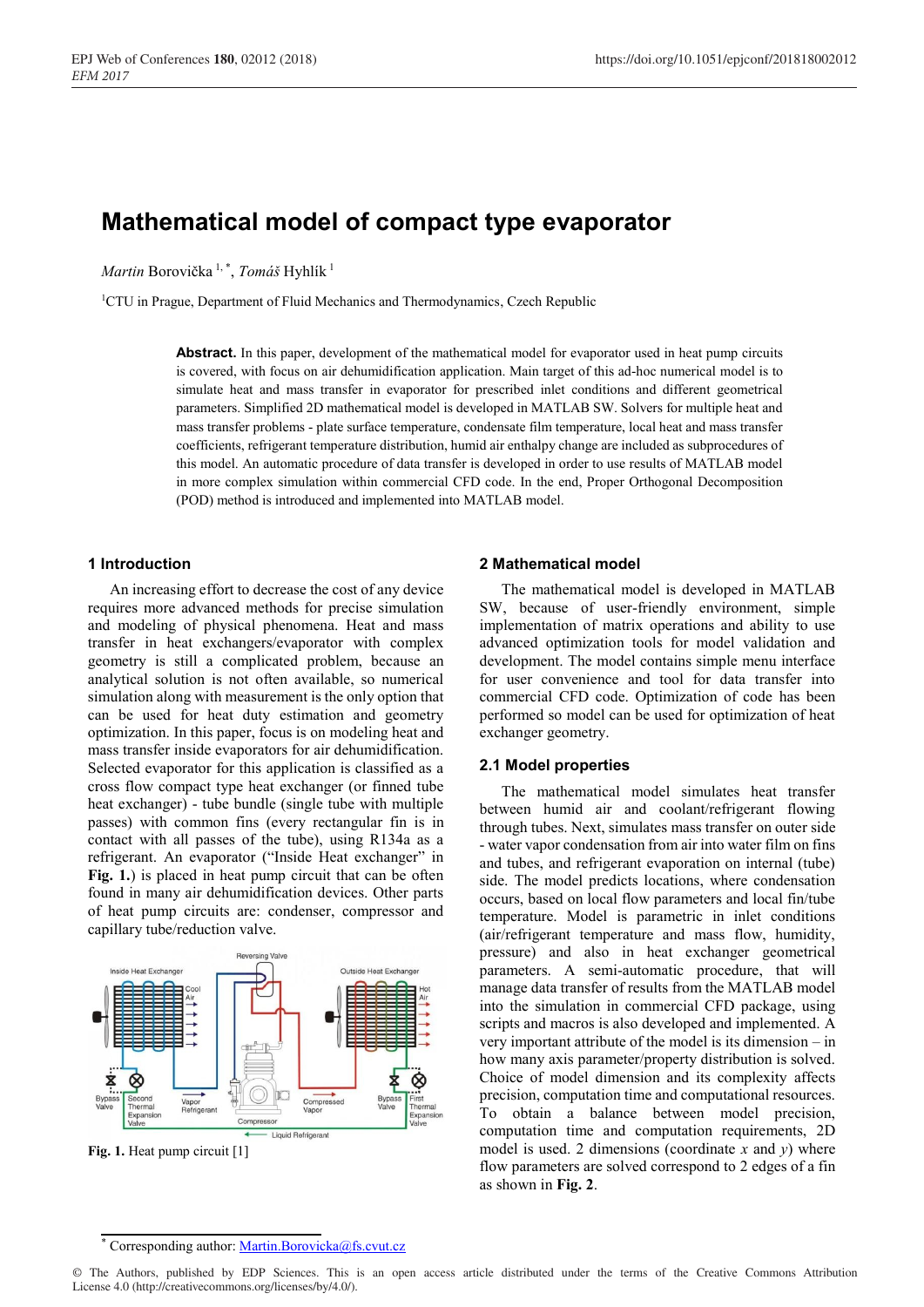

**Fig. 2.** 2D model schema

From point of view of data transfer into commercial CFD, 2D model is not the best, because in remaining, not simulated coordinate, all parameters are constant. This fact might cause imprecise results if big non-uniformities in this coordinate are present – for example non-uniform velocity in inlet caused by inlet duct.

# **2.2 Coordinate system and flow orientation**

Heat exchanger with arbitrary dimensions and its coordinate system is in **Fig. 3.**  $(x - \text{length}, y - \text{height}, z - \text{length})$ width)



**Fig. 3.** Coordinate systemorientation

Air flow is always orientated in **x** direction (from left to right), and refrigerant flow is oriented in **z** direction – "inlet tube section" is placed at upper right corner of fin and "outlet tube section" at upper left corner (only even number of tube columns with staggered pattern is supported in this version).

# **2.3 Simplifying assumptions**

Modeling heat and mass transfer is complicated geometry is a complex problem, so couple simplifications are assumed: [2]

- 1) The fin is flat. (corrugated fins are usually present, the effect of corrugation in included in *AreaFx*, *AreaFy* parameters – area increase factors)
- 2) For the first guess, refrigerant temperature is constant (equal to boiling temperature) through whole evaporator. During simulation, refrigerant temperature distribution is developing.
- 3) Condensate from tubes is dropping down, not flowing down the fin.
- 4) Temperature of fin is constant through its thickness.
- 5) No heat flow from fin edges.
- 6) All fields of flow parameters (temperature, velocity, humidity ...) are constant in z direction in every slit.
- 7) Steady-state flow.
- 8) Perfect contact between outer tube surface and fin.

# **2.4 Governing equations**

Differential equations describing heat and mass transfer problems are listed below. Equations (1) and (2) describe the general balance of mass for air and film flow. Ad hoc equation (3), (4) and (5) describe conservation of enthalpy in 1 slot (space between 2 neighboring fins). Discretization of the equation (6) is used for a surface temperature analysis.



**Fig. 4.** Flow volume region

Continuity equation for air can be written as

$$
\frac{\partial \rho_a}{\partial t} + \frac{\partial (\rho u_{a,i})}{\partial x_i} = 0.
$$
 (1)

Continuity equation for water film is

$$
\frac{\partial \rho_f}{\partial t} + \frac{\partial (\rho_f u_{f,i})}{\partial y} = 0.
$$
 (2)

- Enthalpy conservation equation for humid air is  $dQ_{a\rightarrow f} = 2q_{a\rightarrow f}dxdy = dH_a - V_adp_a.$  (3)
- Enthalpy conservation equation for water film is

$$
-dQ_{f\to w} + dQ_{a\to f} =
$$
  

$$
(-q_{f\to w} + q_{a\to f})dxdy = dH_f.
$$
 (4)

Enthalpy conservation equation for refrigerant/coolant can be written as

$$
dQ_{w\to c} = dH_c - V_c dp_c. \tag{5}
$$

Fourier's law for heat convection is

$$
\vec{q} = -\lambda \cdot \nabla T. \tag{6}
$$

▪ Equation of state for ideal gas is

$$
p = \rho RT \tag{7}
$$

# **2.5 Meshing**

Automatic mesh generation (and tube bundle generation) on fin is included in the model. (only parameter of the mesh is *Telem* - #of elements per tube cross-section). Number of elements in *x* direction - *N* and y direction - *M* is solved automatically for given *Telem* parameter by sub-optimization (minimization) of tube cross section area error -  $ErrSurf$ .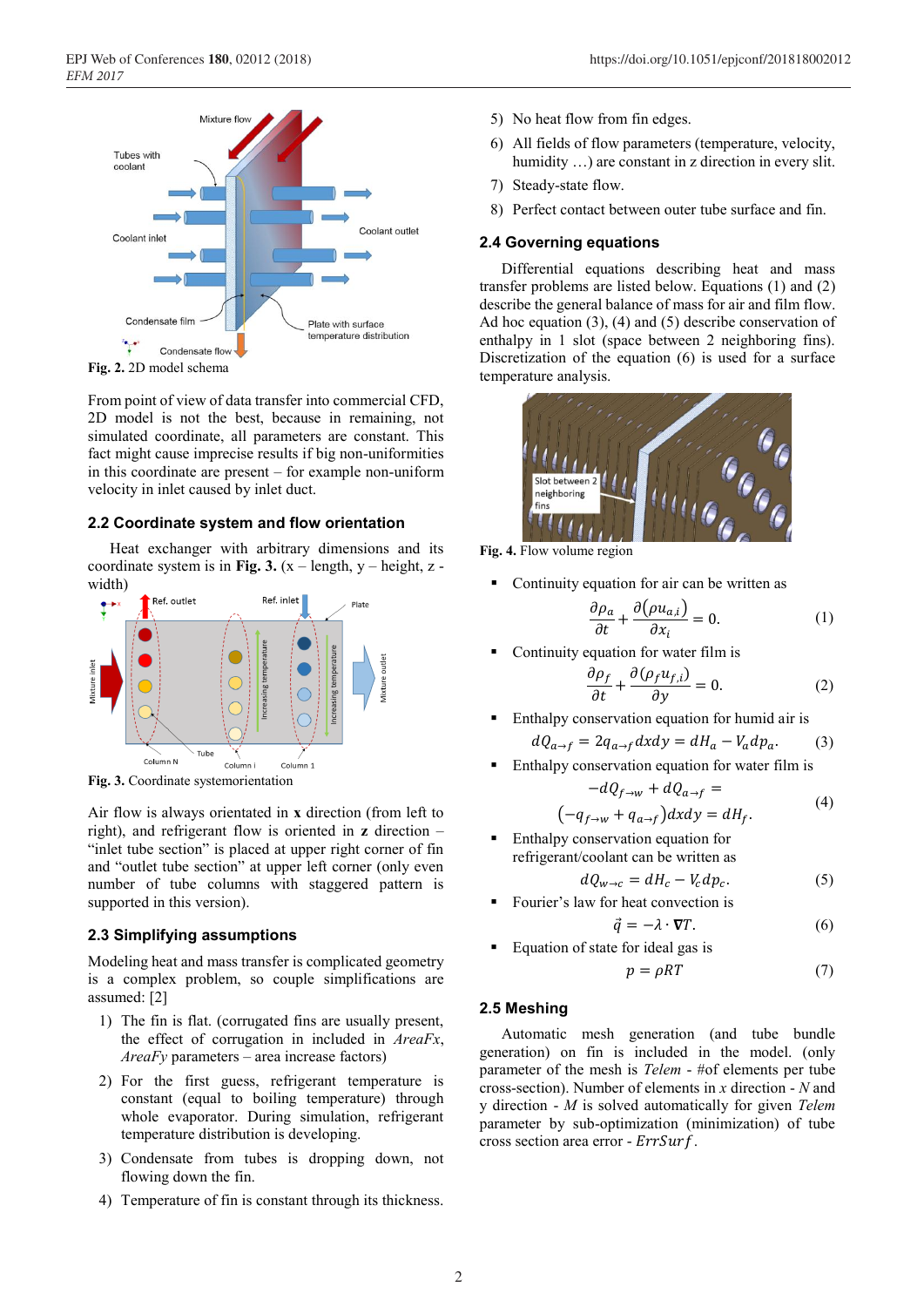

**Fig. 5.** Volume mesh

For numerical simulation, it is necessary to divide tube into elements/segments in which temperature/enthalpy increments are evaluated. In this model, tube element is defined by tube segment between 2 neighboring fins.

#### **2.6 Solver sub-procedures**

MATLAB model itself is composed of multiple subprocedures, which solve various heat and mass transfer problems. [2]

- Surface temperature solver
- Refrigerant temperature solver
- " $i + j$ " cycles to solve air and film local parameters (Air/film enthalpy solver)
- Film thickness solver
- Film temperature solver



**Fig. 6.** Solver schema

The iterative solution procedure is obvious from the diagram above. First, the initial distribution of air temperature and condensate flow field is solved from guessed refrigerant temperature distribution. Based on new air temperature, a new refrigerant temperature distribution is solved, from which new fin surface temperature is evaluated. New refrigerant and surface temperature are then used to solve for new air temperature and condensate flow and iteration loop is completed. A number of iterations required to obtain stable solution depends on inlet conditions, but varies from 50 to 150.

#### *2.6.1 Film thickness solver*

Because the focus is on evaporators for air dehumidification, low condensate flow is expected, thus, small thickness of a film is assumed. Velocity gradient for a simple 1D case of fluid film on vertical wall can be then derived as [3] [4]

$$
\frac{du_f}{dz} = \frac{\rho_f - \rho_g}{\mu_l} g(\delta - z) + \frac{\tau_g}{\mu_l}.\tag{8}
$$

Ordinary differential equation above is integrated and boundary conditions applied, velocity profile is obtained.

$$
u_f(z) = \frac{\rho_f - \rho_g}{\mu_l} g \left[ \delta z - \frac{1}{2} z^2 \right] + \frac{\tau_g}{\mu_l} z. \tag{9}
$$

Where range for z coordinate is  $0 \le z \le \delta_{j,i}, \ \rho_f$  – condensate film density,  $\rho_g$  – mixture density and  $\tau_g$  is shear stress at interface between mixture and film. Local mean velocity in condensate film is obtained by integration over local film thickness

$$
\bar{u}_f(x, y) = \bar{u}_{f, j, i} = \frac{1}{\delta_{j, i}} \int_0^{\delta_{j, i}} u_f(x, y, z) \, dz. \tag{10}
$$

Local mass flow of condensate film is given by

$$
\dot{m}_{f,j,i} = \rho_f \bar{u}_{f,j,i} \delta_{j,i} \Delta x.
$$
 (11)



**Fig. 7.** Viscosity effect in condensate film

These equations are used to solve local film thickness -  $\delta_{i,j}$ , that is necessary for solving heat transfer through film.

#### *2.6.2 Film Temperature solver*

Local temperature of film on tubes and fins is very important parameter for heat transfer and condensation and it is determined from heat balance between humid air, film and fin/tube surface. [3] [6]

Heat balance between air, film and surface can be written as

$$
k'(T_F - T_{fw}) =
$$
  

$$
m_f'' \Delta h_{23} + \alpha_{fg} E_T (T_G - T_F).
$$
 (12)

Increment of film mass flow

$$
\dot{m}_{f}^{"} = \rho_g \beta_g \ln \left( \frac{1 - \tilde{y}_v \{ T_F \}}{1 - y_v} \right),\tag{13}
$$

$$
\phi_T = \frac{\rho_g \beta_g c_{pv}}{\alpha_{fg}} \ln \left( \frac{1 - \tilde{y}_v \{ T_F \}}{1 - y_v} \right). \tag{14}
$$

Combining equations above we obtain

$$
k'\left(T_F - T_{fw}\right) =
$$
  
\n
$$
\alpha_{fg}\phi_T\left(\frac{\Delta h_{23}}{c_{pv}} + \frac{T_G - T_F}{1 - exp(-\phi_T)}\right).
$$
 (15)

Equation (15) is solved iteratively

$$
\rightarrow T_F^{i+1} =
$$
  

$$
T_c + \frac{\alpha_{fg} \phi_T}{k'} \left( \frac{\Delta h_{23}}{c_{pv}} + \frac{T_G - T_F^i}{1 - exp(-\phi_T)} \right).
$$
 (16)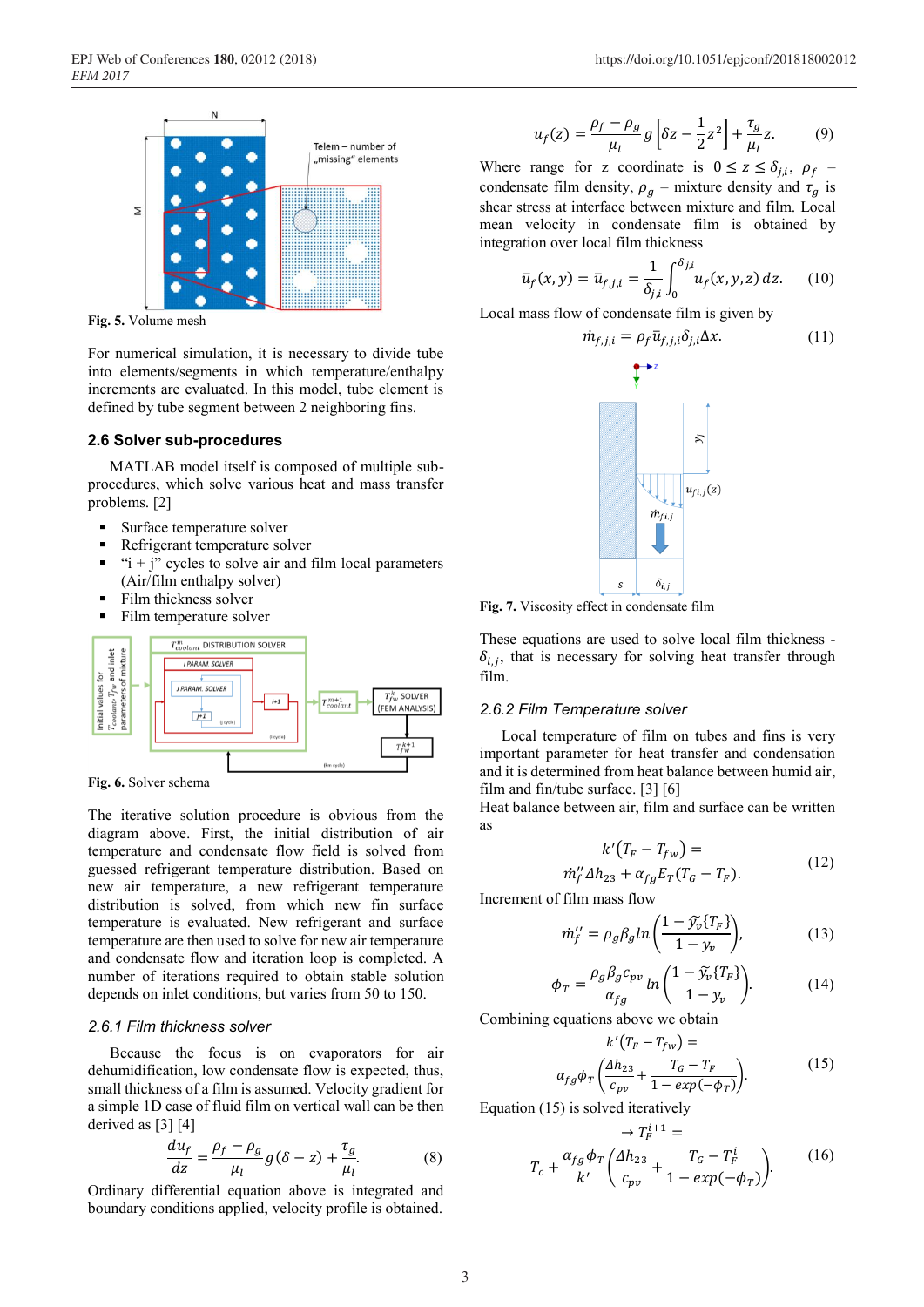From equation (16), mean film temperature is solved after couple iterations. This equation is also used as a part of solution stability monitoring – the first indication of solution divergence is unstable film temperature, if this fact is detected, simulation is terminated.

#### *2.6.3 Fin surface temperature solver*

After considering simplifications, problem of fin surface temperature can be then solved separately (based on informations from air and refrigerant side) as 2D heat conduction problem in rectangular domain. To ensure unique solution, boundary conditions are required – refrigerant temperatures at fin/tube intersections are used. As a volumetric heat loads, local heat flow from gas (or film) into fin is used. [7] [2]

Heat flow (flux) vector is

$$
\boldsymbol{q} = \begin{bmatrix} q_x \\ q_y \end{bmatrix} . \tag{17}
$$

Fourier's law in matrix form can be written as

$$
q = -D\nabla T. \tag{18}
$$

Linear shape functions (*N*) are chosen for interpolation, weak formulation is established as

$$
\oint_{\Omega} \mathbf{B}^{T} s \mathbf{D} \mathbf{B} d\Omega \mathbf{a} =
$$
\n
$$
-\oint_{\partial \Omega_{q}} \mathbf{N}^{T} t q_{b} d\partial \Omega - \oint_{\partial \Omega_{T}} \mathbf{N}^{T} s q_{n} d\partial \Omega \qquad (19)
$$
\n
$$
+\oint_{\Omega} \mathbf{N} s Q d\Omega.
$$

Where

$$
B = \nabla N, \tag{20}
$$

$$
\boldsymbol{a} = [T_i]. \tag{21}
$$

Equations from weak formulation can be then rewritten as a simple matrix equation

$$
Ka = f_b + f_l = f. \tag{22}
$$

This method is then applied on heat exchanger geometry for arbitrary inlet conditions, resulting surface temperature is shown in **Fig. 8.**



**Fig. 8.** Fin surface temperature

Because plate/fin surface temperature is solved every iteration, code optimization is required to decrease overall computation time even for fine meshes. Temperature in mesh nodes can solved from equation (22) by

$$
a = K^{-1}f \tag{23}
$$

Matrix inverse operation (equation (23)) is very demanding and imprecise for large matrices. The dimension of stiffness matrix for a coarse mesh is typically 7300x7300, which takes 22 seconds on average (4 core CPU, 3,3GHz). This is not suitable for simulations that usually take 150 iterations to converge. Matrix inverse can be replaced by *mldivide* operation implemented in MATLAB. Another improvement is using algorithms for sparse matrices (CRS form – compressed row storage) and LU factorization.

$$
[\boldsymbol{L}_K, \boldsymbol{U}_K] = l u(\boldsymbol{K}_{sparse}) \tag{24}
$$

Equation (23) is then replaced by 2 equations

$$
\widetilde{a}_{temp} = L_K \backslash f \tag{25}
$$

$$
a = U_K \backslash \tilde{a}_{temp}.\tag{26}
$$

Plate/fin surface also needs to be divided into sub-regions (areas), from where all the heat flow coming from the air is assigned to specific tube cross section. This allows evaluating enthalpy/temperature increment of tube pass. In general, these sub-regions can be traced by finding locations, where local heat flux inside the fin is 0 or very small. A boundary of these sub-regions are very complicated (**Fig. 9**); so an additional simplification is required.



**Fig. 9.** Complex fin sub-regions

Simplified sub-regions of fin are shown in **Fig. 10.**

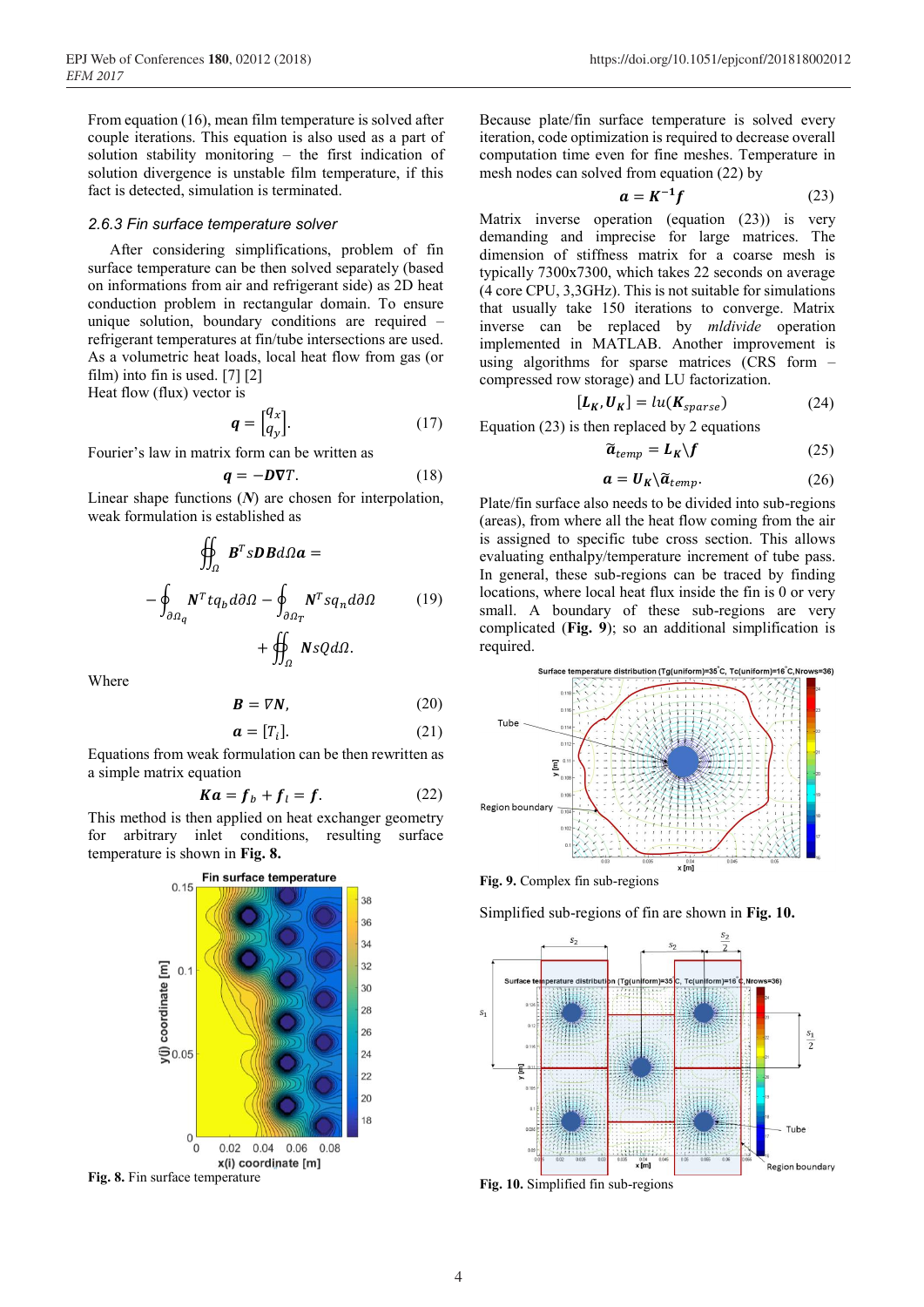This simplification also brings new problem – for a case with big temperature gradients between 2 neighboring tubes, some of the heat that in reality "flows" into tube 1 is within this simplification associated with tube 2. This causes an error in heat balance (difference of enthalpy on air side is not equal to enthalpy on the refrigerant side). To prevent this situation, *Redistribution Correction Solver* is added. RCS eliminates this error by transferring additional heat from 1 sub-region to the other, based on estimation from heat flux integral on its boundary.

#### *2.6.4 Superposition of heat and mass transfer*

Theoretical heat transfer coefficient on fin and tube is known, but effect of tube presence on heat transfer coefficient on fins (and fin presence to heat transfer coefficient on tubes), needs to be included. If we assume that evaporator is only composed of tubes, total heat duty without condensation (mass transfer) can be written symbolically as [2] [8]

$$
Q_{tubes} = \tilde{\alpha}_{tube} \cdot A \cdot \overline{(T_g - T_f)}, \tag{27}
$$

where  $\tilde{\alpha}_{tube}$  is heat transfer coefficient on tubes. Similarly, if evaporator (heat exchanger) is made only from fins, total heat duty is

$$
Q_{fins} = \tilde{\alpha}_{plate} \cdot A \cdot \overline{(T_g - T_f)}, \tag{28}
$$

where  $\tilde{\alpha}_{plate}$  is heat transfer coefficient on fins/plates. Superposing fins and tubes, total heat duty without condensation (mass transfer) is symbolically:

$$
Q_{tot} =
$$

$$
(R_p \cdot \tilde{\alpha}_{plate} + R_t \cdot \tilde{\alpha}_{tube}) \cdot A \cdot \overline{(T_g - T_f)}. (29)
$$

Where superposition (effectiveness) coefficients  $R_p$ ,  $R_t$ are derived from experimental data by optimization – fitting the model results to results from experiment. These coefficients describe influence of temperature and velocity field of one case to the other. Similar hypothesis can be made with condensate mass flow, so another 2 effectiveness coefficients are introduced. Local heat and mass transfer coefficients are obtained from correlations for the case of flow in small slot (as a limit of concentric annular duct) and flow over staggered tube bundle. These coefficients are then used to solve overall heat transfer coefficient according to **Fig. 11.**



**Fig. 11.** Overall HTC

## *2.6.5 POD and RBF method*

Another improvement of data transfer process is done by incorporating the discrete version of POD (Proper Orthogonal Decomposition) method - Method of Snapshots. This method allows to simplify a large amount of data into a smaller package and also to reconstruct solution for given (directly unsolved) inlet parameters

very quickly. Input for POD method is set of direct MATLAB solutions for different parameters – inlet conditions.



**Fig. 12.** POD and RBF method schema

All fields from solution are then decomposed into average values and fluctuation, which is then decomposed into modes and amplitudes. Reconstructed solution for given inlet conditions can be written symbolically as [9]

$$
OUTPUT_{param_k} =
$$
  
OUTPUT<sub>mean</sub> +  $\sum_{j=1}^{n} MOD_j \cdot AMPLITUDE_{param_k,j}$  (30)

where  $n$  is number of modes. Fields  $\textit{OUTPUT}_{mean}$  and **MOD** are constant, but **AMPLITUDE** is a function of inlet conditions that needs to be constructed based on direct solutions with *Radial Basis Functions* (RBF) in Gaussian form. Overall approximation function can be interpreted as RBF network.

$$
h(x) = b + \sum_{k=1}^{N} h_k(x) = b + \sum_{k=1}^{N} w_k e^{-\gamma ||x - x_k||^2}.
$$
 (31)

Where x is arbitrary points in n-D parameter space and  $x_k$ is a point for which direct simulation is performed. Coefficients  $b$  and  $w_k$  are trained with data from direct solutions by MATLAB optimization method *fminsearch*. Target (fitness) function is defined as

$$
\Delta_{tot} = \sum_{k=1}^{N} \Delta(x_k),\tag{32}
$$

where sample error function is evaluated as

$$
\Delta(x_k) = (h(x_k) - y_k)^2 \tag{33}
$$

Total approximation error function can be then written as

$$
\Delta_{tot} = \sum_{k=1}^{N} \Delta(x_k)
$$
  
= 
$$
\sum_{k=1}^{N} \left( b + \sum_{l=1}^{N} w_l e^{-\gamma ||x_k - x_l||^2} - y_k \right)^2.
$$
 (34)

Necessary number of modes required to "precise" approximation is determined from quantity called level of correlation and it is defined as

$$
L_n = \frac{\sum_{j=1}^n \lambda_j}{\sum_{j=1}^N \lambda_j}; \ n = 1, 2, ..., N
$$
 (35)

Where *N* is a number of direct simulations and *n* is a number of modes, choose so  $L_n > 0.99$ . Implementation of POD and RBF method into the mathematical model is covered more deeply in [2].

#### **Conclusion**

The main subject of this paper is the heat and mass transfer modeling inside heat exchangers (evaporator) used in air dehumidification applications. Theoretical and